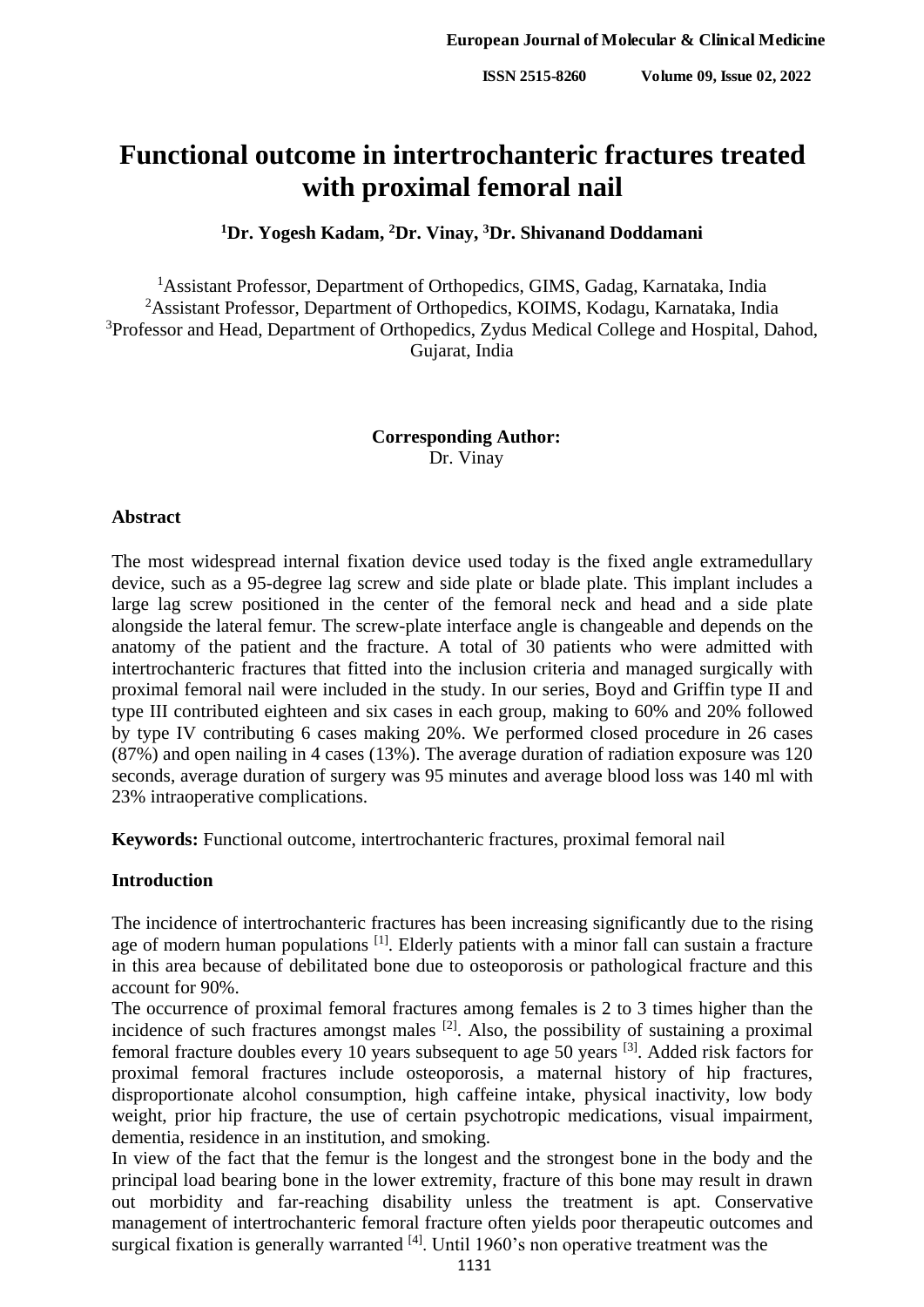**ISSN 2515-8260 Volume 09, Issue 02, 2022**

option on hand for these types of fractures in the form of traction with prolonged bed rest with fracture healing occurring in ten to twelve weeks (usually) followed by a prolonged programme of ambulation training. These are coupled with problems of prolonged recumbence like decubitus ulcer, UTI, pneumonia, joint contractures and thrombo-embolic complications ensuing in a high mortality rate. Successful treatment depends on many other associated factors, including age of the patient, fracture: the age of the patient, the patient's general health, the time from fracture to treatment, the adequacy of treatment, concurrent medical treatment, and the stability of fixation [5]. The primary reason for surgery is to permit the early mobilization of the patient, with partial weight-bearing limitations depending on the stability of the reduction [6].

The most widespread internal fixation device used today is the fixed angle extramedullary device, such as a 95-degree lag screw and side plate or blade plate. This implant includes a large lag screw positioned in the center of the femoral neck and head and a side plate alongside the lateral femur. The screw-plate interface angle is changeable and depends on the anatomy of the patient and the fracture. The advantage of the sliding lag screw, compared with a static screw, is that it permits impaction of the fragments; this impaction enhances the bone-on-bone contact, encouraging osseous healing while decreasing implant stress. DHS requires a relatively larger exposure, more tissue handling and anatomical reduction, all of which increase the morbidity, the probability of infection and significant blood loss, the possibility of varus collapse and the inability of the implant to survive until fracture union. The side plate and screws weaken the bone mechanically. The common causes of fixation failure are instability of the fractures, osteoporosis, lack of anatomical reduction, failure of the fixation device and incorrect placement of the lag screw in femoral head  $[7]$ .

The other spectrum is intramedullary fixation with devices like the IMHS (intra medullary hip screw), Gamma nail, Russell-Taylor reconstruction nail, ATN (Ante grade trochanteric nail), TFN (Trochanter fixation nail) and the PFN (Proximal femoral nail). The screw and side plate and blade plate have been revealed to have elevated rates of fracture union when used with fractures involving the piriformis fossa, but intramedullary nails have been suggested if the posteromedial cortical buttress cannot be established in unstable fractures. Benefits of intramedullary devices include preserved blood supply to the bone fragments, less operative blood loss and less disruption of the environment [8].

After fracture fixation, the patient usually requires protected weight bearing for 6 to 12 weeks and as callus formation is observed radiographically, weight bearing is slowly increased.

## **Methodology**

A total of 30 patients who were admitted with intertrochanteric fractures that fitted into the inclusion criteria and managed surgically with proximal femoral nail were included in the study.

## **Criteria to include the patients in this series were**

- All unstable intertrochanteric fractures including Intertrochanteric fractures with Subtrochanteric extension.
- Age  $> 20$  years.

## **Exclusion criteria**

- Less than 20 yrs.
- Pathological Fractures.
- Compound fractures.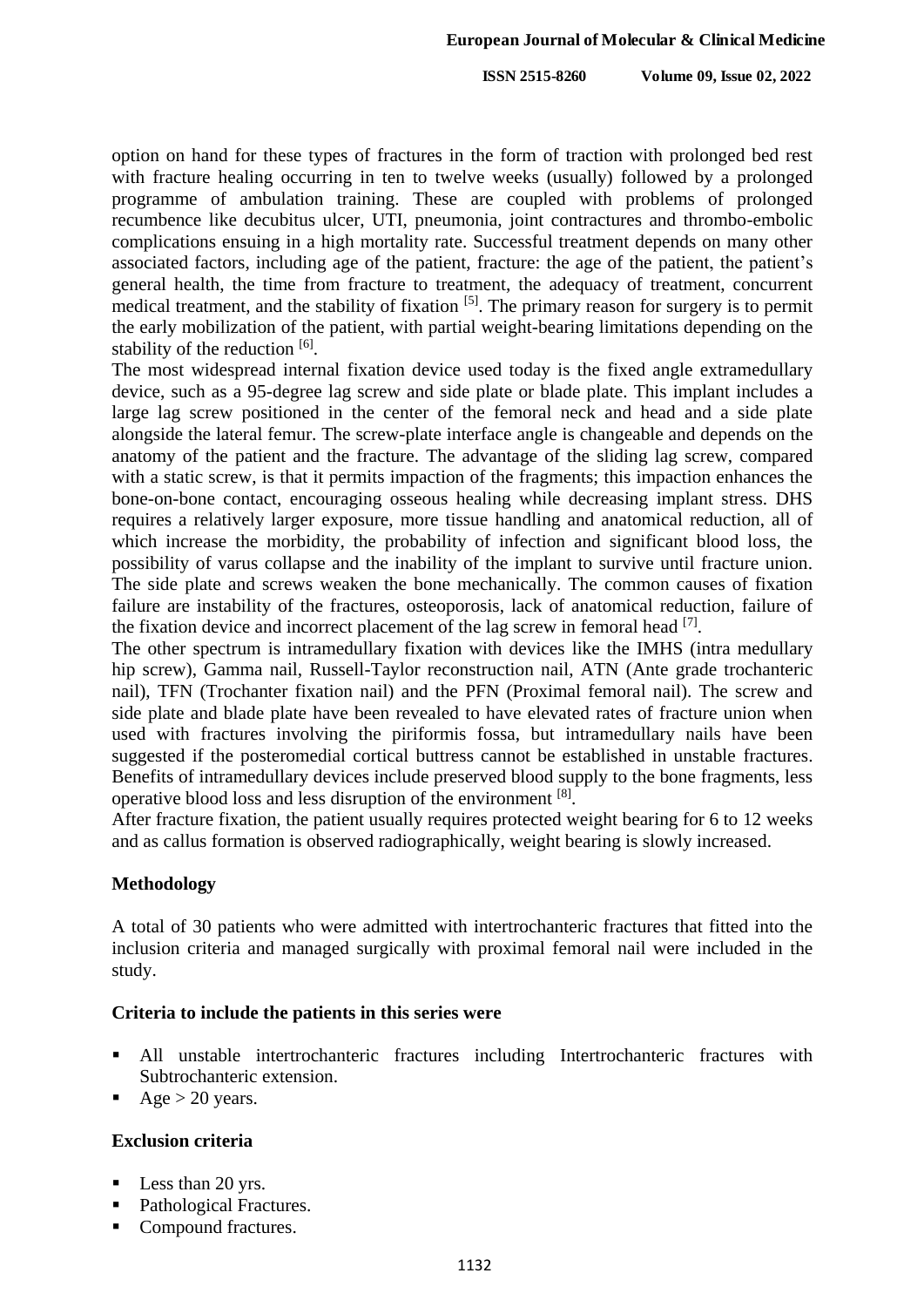**Previous wound or bone infections, operatively treated fractures** 

Unstable intertrochanteric fractures were categorised as those with the following fracture configurations:

- Loss of medial support with involvement of the lesser trochanter
- Lateral column involvement
- Reverse obliquity fractures
- **Fractures with Subtrochanteric extension**

These cases would be evaluated on the basis of method of injury, classification and treatment with proximal femoral nail and their surgical and functional outcome with or without residual complication.

The end results were evaluated in terms of:

- Clinical parameters
- **Wound healing**
- $\blacksquare$  Fracture union
- **Mobilization status**
- Range of motion; hip, knee
- Complications & Subsequent procedures
- Resumption of activities

#### **Results**

In our follow up of cases the maximum age was 85 years and minimum age was 24 years. In our series 20% of the patients were in the age group of 20 to 50 years and other 80% were above 50 years and mean age group was 65 years.

| Age group       | No. of cases | <b>Percentage</b> |
|-----------------|--------------|-------------------|
| $21 - 30$ years |              | 6%                |
| $31 - 40$ years |              | 6%                |
| $41-50$ years   |              | 6%                |
| $51 - 60$ years |              | 27%               |
| Above 61 years  |              | 53%               |

**Table 1:** Age Distribution

**Table 2:** Distribution of Fractures According to Boyd and Griffins classification

|                                                                          | Type | <b>No. of cases Percentage</b> |     |
|--------------------------------------------------------------------------|------|--------------------------------|-----|
|                                                                          |      |                                | 0%  |
| <b>Intertrochanteric Fractures</b><br>(Boyd and Griffins classification) |      |                                | 60% |
|                                                                          | Ш    |                                | 20% |
|                                                                          | TV   |                                | 20% |

In our study of 22 operated cases no deaths reported during the study period. The results of the treatment of intertrochanteric and Subtrochanteric fractures using Proximal Femoral Nail were assessed by HARRIS HIP SCORE system (Modified).

**Table 3:** Results of the treatment assessed using HARRIS HIP SCORE system

| Harris hip score     | No. of cases | Percentage |
|----------------------|--------------|------------|
| Poor $(0-69)$        |              | 13%        |
| Fair (70-79)         |              | 33%        |
| Good (80-89)         |              |            |
| Excellent $(90-100)$ |              | 7%         |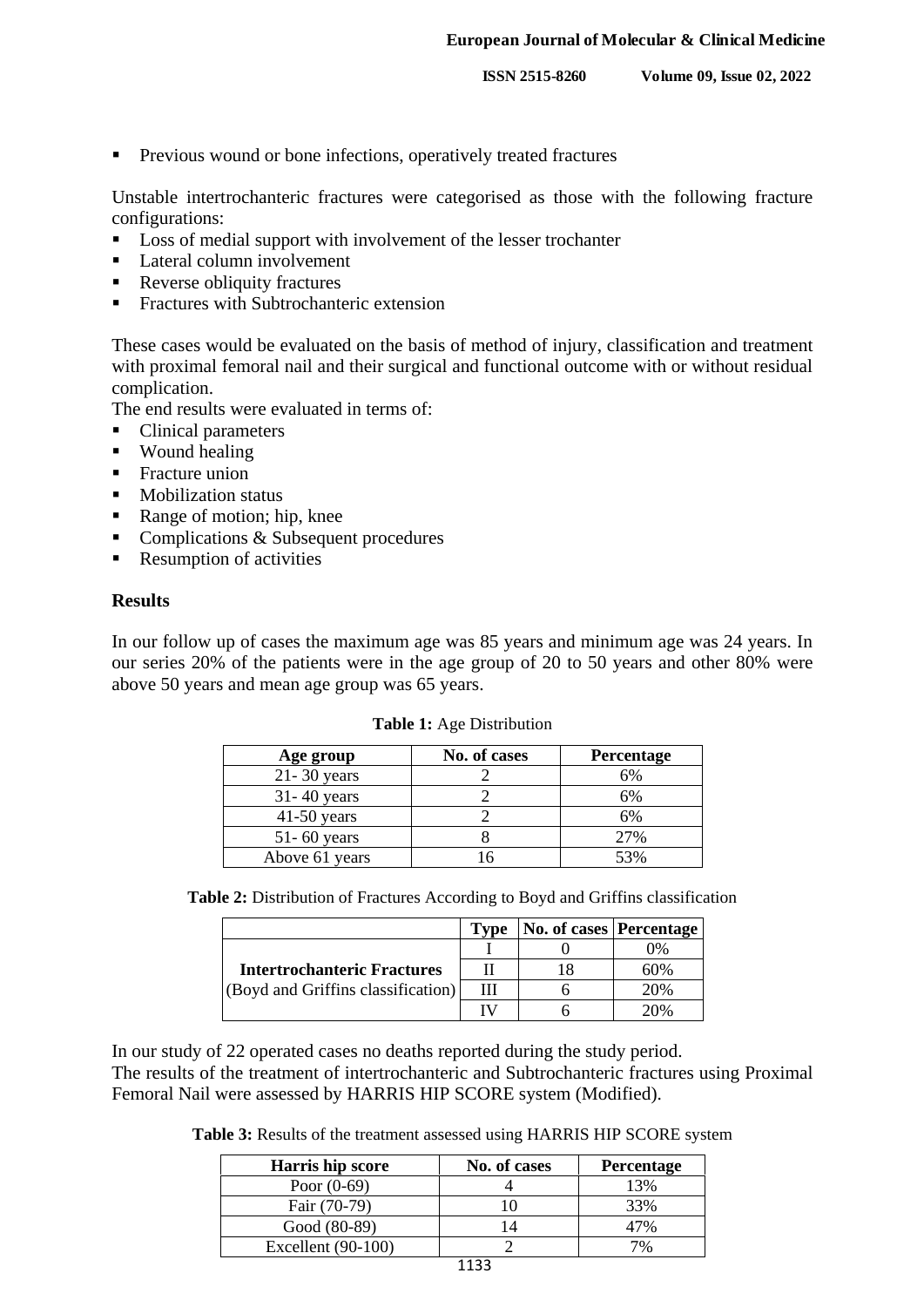**ISSN 2515-8260 Volume 09, Issue 02, 2022**

### **Discussion**

In our series, Boyd and Griffin type II and type III contributed eighteen and six cases in each group, making to 60% and 20% followed by type IV contributing 6 cases making 20%.

We performed closed procedure in 26 cases (87%) and open nailing in 4 cases (13%). The average duration of radiation exposure was 120 seconds, average duration of surgery was 95 minutes and average blood loss was 140 ml with 23% intraoperaive complications. In the intraoperative period, in one case we had jamming of the drill sleeve and in two cases we had breaking of the guide wire, however, the jammed drill sleeve was removed and operation was continued using another drill sleeve and in case of guide wire breakage, it was retrieved successfully and we did not put hip screw in 1 case.

In the study carried out by Papasimos *et al* the average operating time was 71.2 minutes and open reduction was needed in 8.1% with mean blood loss of 220 ml. seven cases showed local intraoperative complications (3.3%)<sup>[9]</sup>.

The average duration of hospital stay was 16.83 days; average time for full weight bearing was 13.5 weeks. Post operatively all patients were mobile of which two of them required walking aids. One patient had 1.5 cms shortening after fracture union which was managed conservatively by single rise. All patients had good range of hip and knee movements except eight patients had hip restrictions and five patients had knee limitation of movements.

In the study conducted by Papasimos *et al.* the average duration of hospital stay was 8.8 days. In that study the average weeks of fracture union was 13 weeks and complication rates were 25%. Two patients had varus deformity of less than ten degrees and no attempt was made to revise. Fracture union was uneventful. One patient had malrotation and five case of Z effect were observed [9].

In our study, no deaths were reported during the study period.

In the series conducted by Papasimos S, Koutsojannis CM, Panagopoulos A, Megas P, Lambiris E and others, 40 patients of proximal femoral fractures were treated by  $PFN<sup>9</sup>$ . In the series conducted by Boldin C, Seibert FJ, Fankhauser F and others, 34 patients of unstable proximal femoral fractures were managed by PFN [10]

According to Hip Harris Score (Modified), overall 7% of patients had outstanding results, 47% of patients had good results, 33% of patients had fair results and only 4 cases i.e., 13% of patients had poor results. After comparing in various studies, it was seen that our series was comparable with most of the standard published series.

## **Conclusion**

In the light of the results obtained from the present study, we believe that the PFN emerges as a valid option for the treatment of unstable proximal femoral fractures of the trochanteric region, because of the simplicity and lack of aggressiveness of the surgical technique and the low level of technical complications encountered, which is particularly important bearing in mind that the large majority of patients who suffer these kinds of fracture are elderly, and their general condition is frequently compromised.

## **References**

- 1. Knowlton LM, Staudenmayer KL. Traumatic Injury in Older Adults. Principles and Practice of Geriatric Surgery. 2017, 1-21.
- 2. Cauley JA, Chalhoub D, Kassem AM, Fuleihan GE. Geographic and ethnic disparities in osteoporotic fractures. Nature Reviews Endocrinology. 2014 Jun;10(6):338-51.
- 3. Melton JL, Ilstrup DM, Riggs BL, Beckenbaugh RD. Fifty year trend in hip fracture incidence. Clin Orthop. 1982;162:144-9.